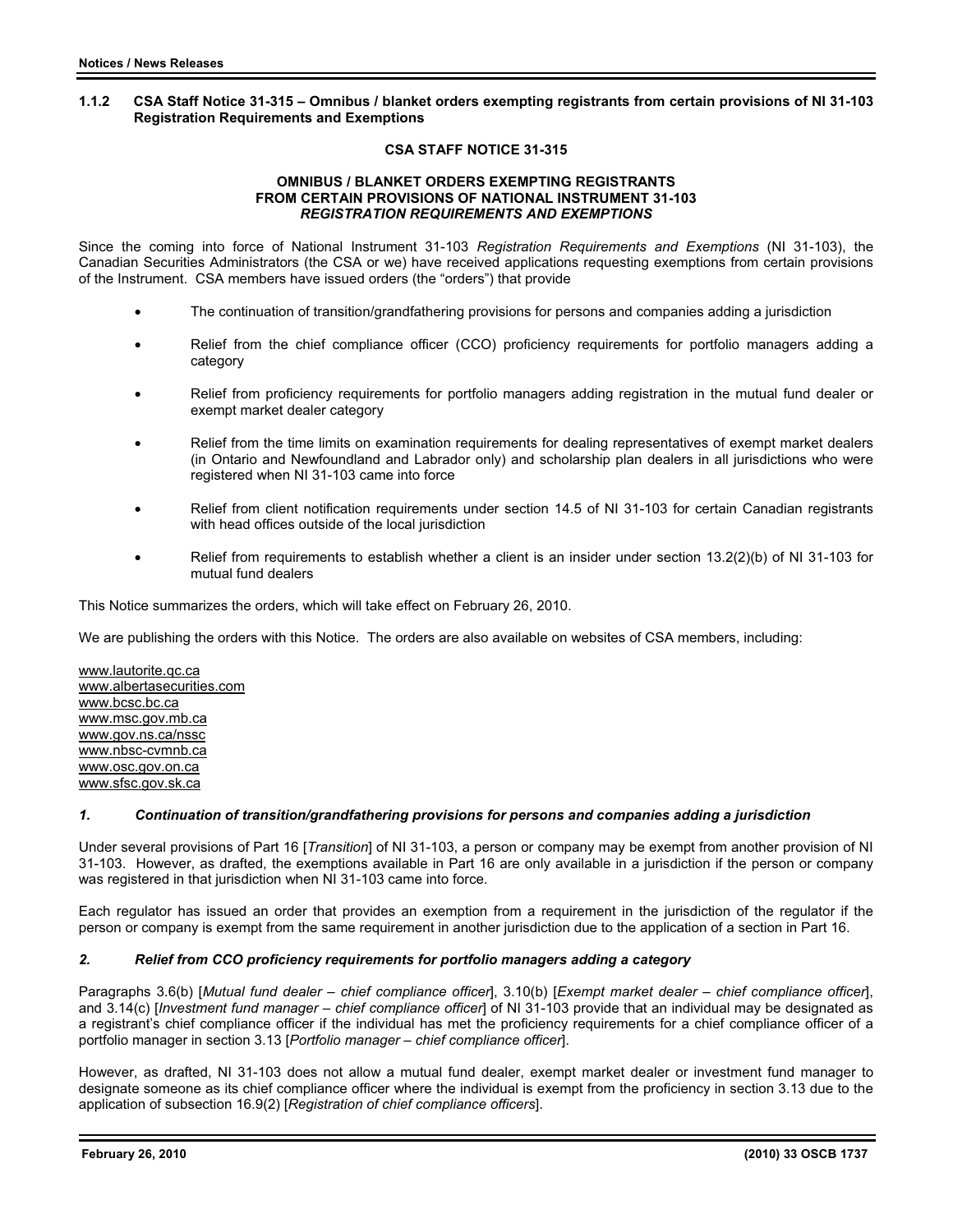Each regulator has issued an order that allows a portfolio manager that has added the category mutual fund dealer, exempt market dealer or investment fund manager to its registration to designate an individual as its chief compliance officer if the individual was designated as the firm's chief compliance officer due to the application of subsection 16.9(2) of NI 31-103.

### *3. Relief from dealing representative proficiency requirements for portfolio managers adding registration in the mutual fund dealer or exempt market dealer category*

Paragraphs 3.5(b) [*Mutual fund dealer – dealing representative*] and 3.9(c) [*Exempt market dealer – dealing representative*] of NI 31-103 provide that an individual may act as a dealing representative of a mutual fund dealer and exempt market dealer if the individual has met the proficiency requirements of an advising representative of a portfolio manager in section 3.11 [*Portfolio manager – advising representative*]. However, as drafted, NI 31-103 does not allow an individual to act as a dealing representative of a mutual fund dealer or exempt market dealer where the individual is exempt from the proficiency in section 3.11 due to the application of section 16.10(1) [*Proficiency for dealing and advising representatives*].

Each regulator has issued an order that allows an advising representative of a portfolio manager to act as a dealing representative of a mutual fund dealer or exempt market dealer if the individual is exempt from the proficiency in section 3.11 due to the application of section 16.10(1) of NI 31-103.

#### *4. Relief from the time limits on examination requirements for dealing representatives of scholarship plan dealers and, in Ontario and Newfoundland and Labrador only, exempt market dealers, who were registered when NI 31- 103 came into force*

Section 3.3 [*Time limits on examination requirements*] of NI 31-103 provides that an individual is deemed not to have passed an examination or successfully completed a program unless having done so within the time period set out in the section. This section applies to dealing representatives of scholarship plan dealers in all jurisdictions and exempt market dealers in Ontario and Newfoundland only who, due to subsections 16.10(2) and (3) [*Change of registration categories – firms*], have a one year exemption from the proficiency requirements under sections 3.7 [*Scholarship plan dealer – dealing representative*] and 3.9 [*Exempt market dealer – dealing representative*].

Therefore, in order for these dealing representatives to be in compliance with their category's proficiency requirements on September 28, 2010 they must have met the examination or course requirements under those sections within the time period specified in section 3.3 of NI 31-103.

Each regulator has issued an order that exempts a dealing representative of a scholarship plan dealer from section 3.3 if the individual was registered as a dealing representative in that jurisdiction when NI 31-103 came into force and has remained registered since that date. The order in Ontario and Newfoundland and Labrador also exempts a dealing representative of an exempt market dealer if the individual was registered as a dealing representative in those jurisdictions when NI 31-103 came into force and has remained registered since that date.

#### *5. Relief from client notification requirements under section 14.5 of NI 31-103 for certain Canadian registrants with head offices outside of the local jurisdictions*

Section 14.5 [*Notice to clients by non-resident registrants*] of NI 31-103 provides that a unless a registered firm's head office is located in the same jurisdiction as a client of the firm, the firm must provide the client with a written statement disclosing information specified in that section.

Each regulator has issued an order that exempts a registered firm from section 14.5 if the firm's head office is in another jurisdiction of Canada and the firm has a physical place of business in the jurisdiction of the regulator.

#### *6. Relief from the requirement to establish whether a client is an insider under paragraph 13.2(2)(b) of NI 31-103 for mutual fund dealers*

Paragraph 13.2(2)(b) [*Know your client*] of NI 31-103 provides that a registrant must take reasonable steps to establish whether a client is an insider of a reporting issuer or any other issuer whose securities are publicly traded.

Each regulator has issued an order that exempts a mutual fund dealer from paragraph 13.2(2)(b).

### **Questions**

If you have questions regarding this Notice or the orders please direct them to any of the following: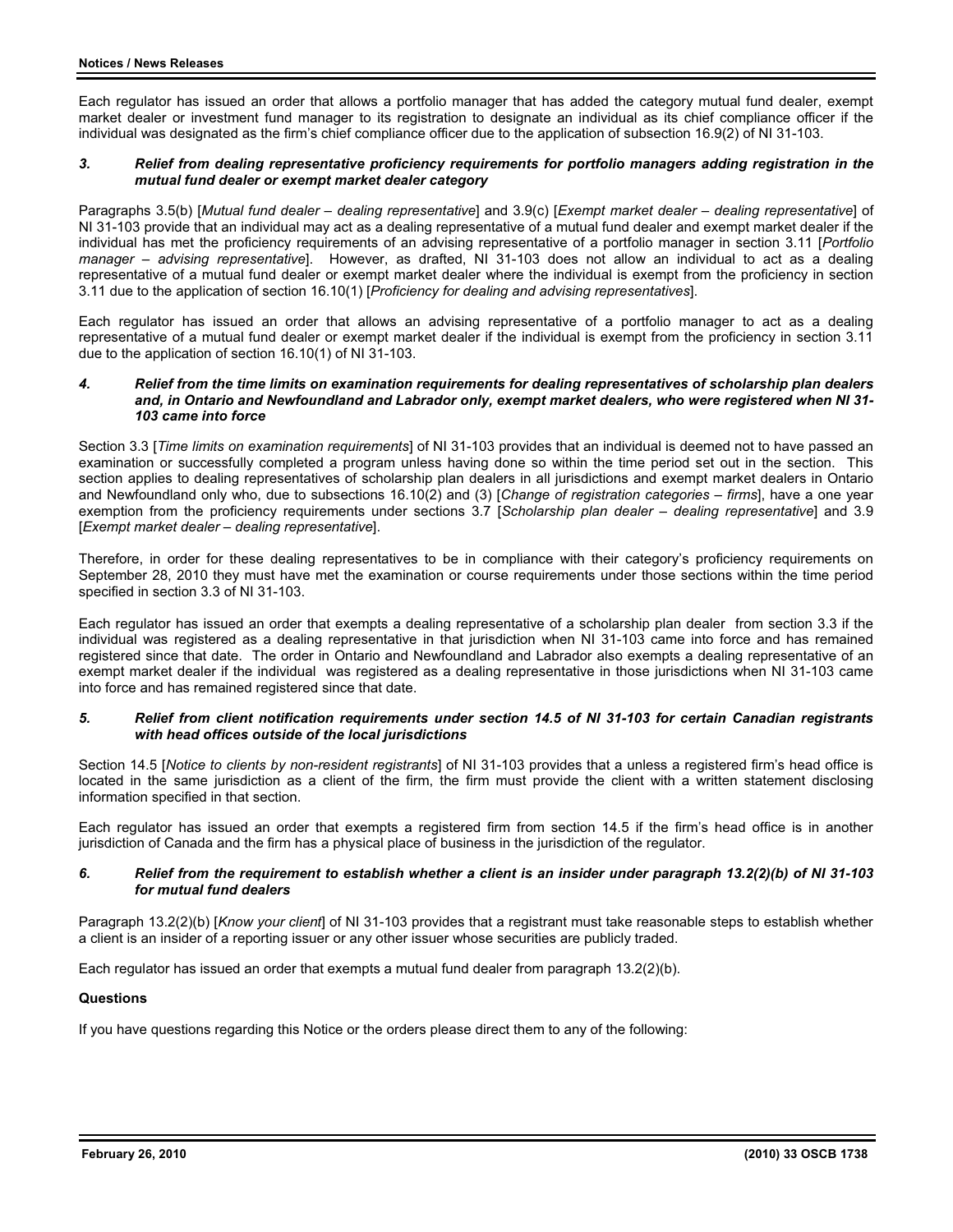Michael Brady Senior Legal Counsel, Capital Markets Regulation British Columbia Securities Commission Tel: 604-899-6561 1-800-373-6393 mbrady@bcsc.bc.ca

Navdeep Gill Legal Counsel, Market Regulation Alberta Securities Commission Tel: 403-355-9043 navdeep.gill@asc.ca

Dean Murrison Deputy Director, Legal/Registration Saskatchewan Financial Services Commission Tel: 306-787-5879 dean.murrison@gov.sk.ca

Chris Besko Legal Counsel, Deputy Director The Manitoba Securities Commission Tel. (204) 945-2561 Toll Free (Manitoba only) 1-800-655-5244 chris.besko@gov.mb.ca

Dirk de Lint Senior Legal Counsel Registrant Legal Services Ontario Securities Commission Tel: 416-593-8090 ddelint@osc.gov.on.ca

Sophie Jean Conseillère en réglementation Surintendance de l'assistance à la clientèle et de la distribution Autorité des marchés financiers Tel: 514-395-0337, ext. 4786 Toll-free: 1 877 525-0337 sophie.jean@lautorite.qc.ca

Brian W. Murphy Deputy Director, Capital Markets Nova Scotia Securities Commission Tel: 902-424-4592 murphybw@gov.ns.ca

Susan Powell Senior Legal Counsel New Brunswick Securities Commission Tel: (506) 643-7697 Susan.powell@gnb.ca

Katharine Tummon Superintendent of Securities Prince Edward Island Securities Office Tel: 902-368-4542 kptummon@gov.pe.ca